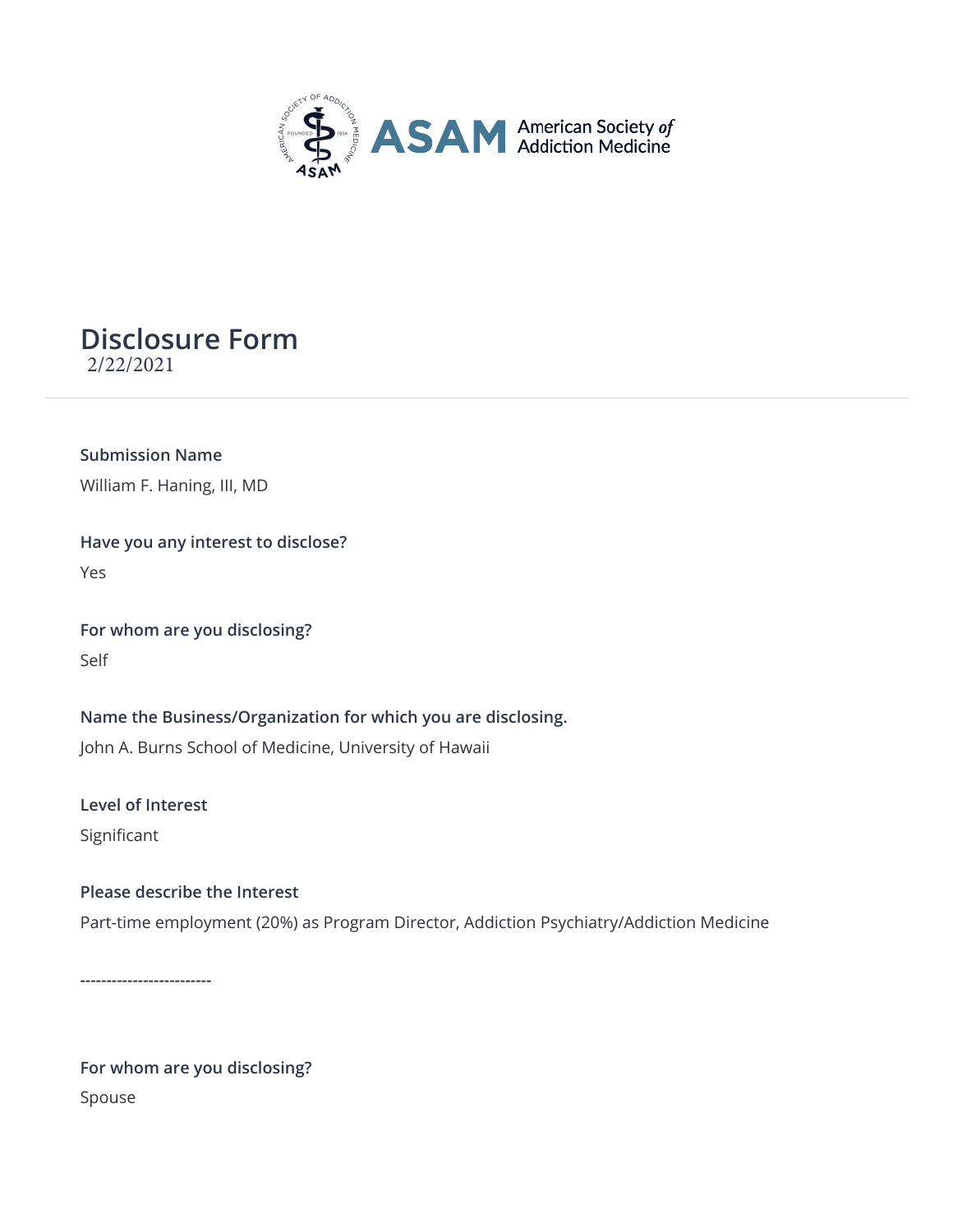Significant

## **Please describe the Interest**

Full-time employment as Director, Department of Health, State of Hawai`i

**-------------------------**

**For whom are you disclosing?**

**Name the Business/Organization for which you are disclosing**

**Level of Interest**

**Please describe the Interest**

**Please list any additional business or any organization that you or an immediate family member have an interest in that has provided goods or services to ASAM within the last 3 years, or that you expect to provide within the next 1 year, describe the relationship and level of interest in the text box below:**

None

**--**

**Have you any interest to disclose?** No

**For whom are you disclosing?**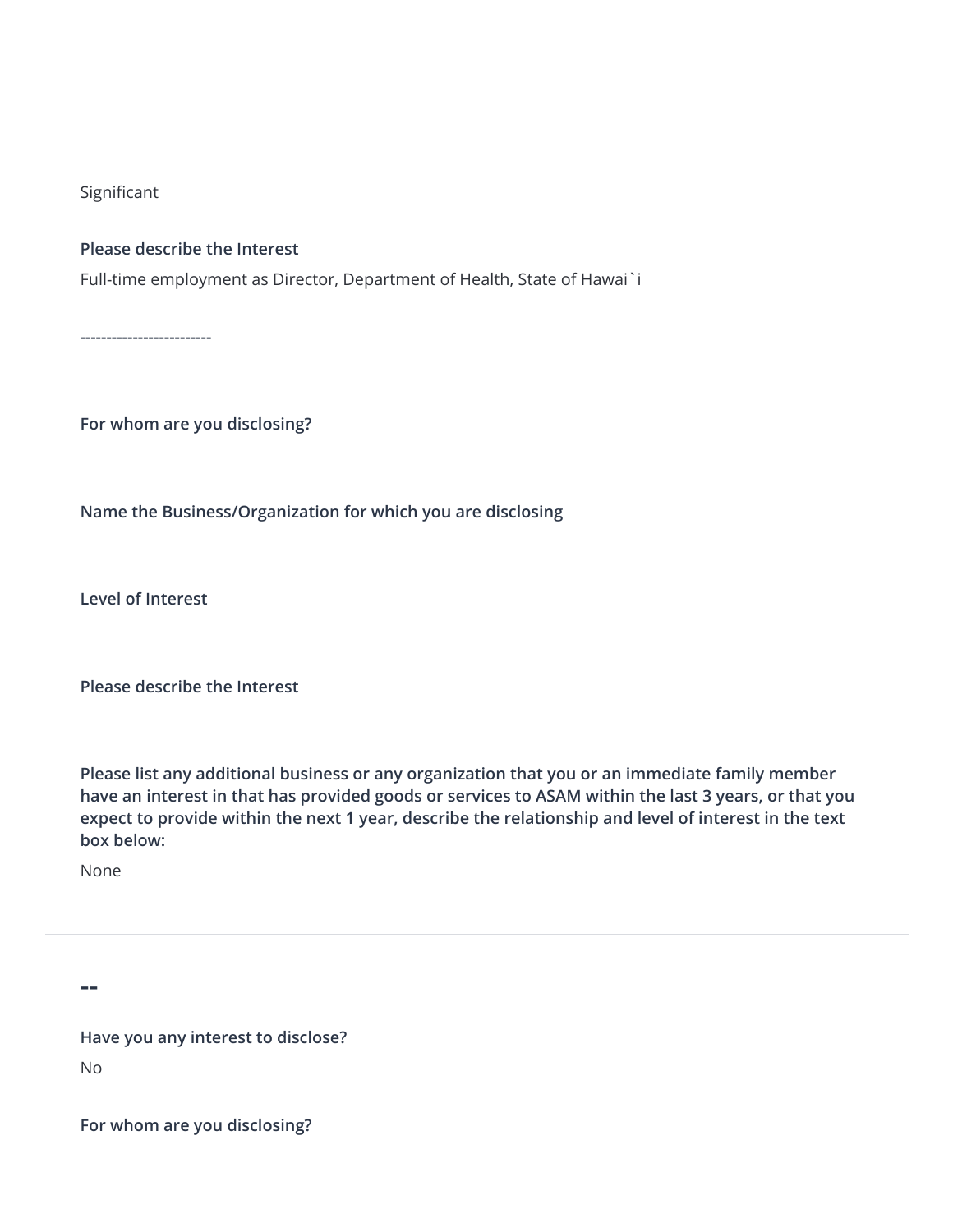**Please describe the Interest**

**-------------------------**

**For whom are you disclosing?**

**Name the Business/Organization for which you are disclosing.**

**Level of Interest**

**Please describe the Interest**

**-------------------------**

**For whom are you disclosing?**

**Name the Business/Organization for which you are disclosing**

**Level of interest**

**Please describe the Interest**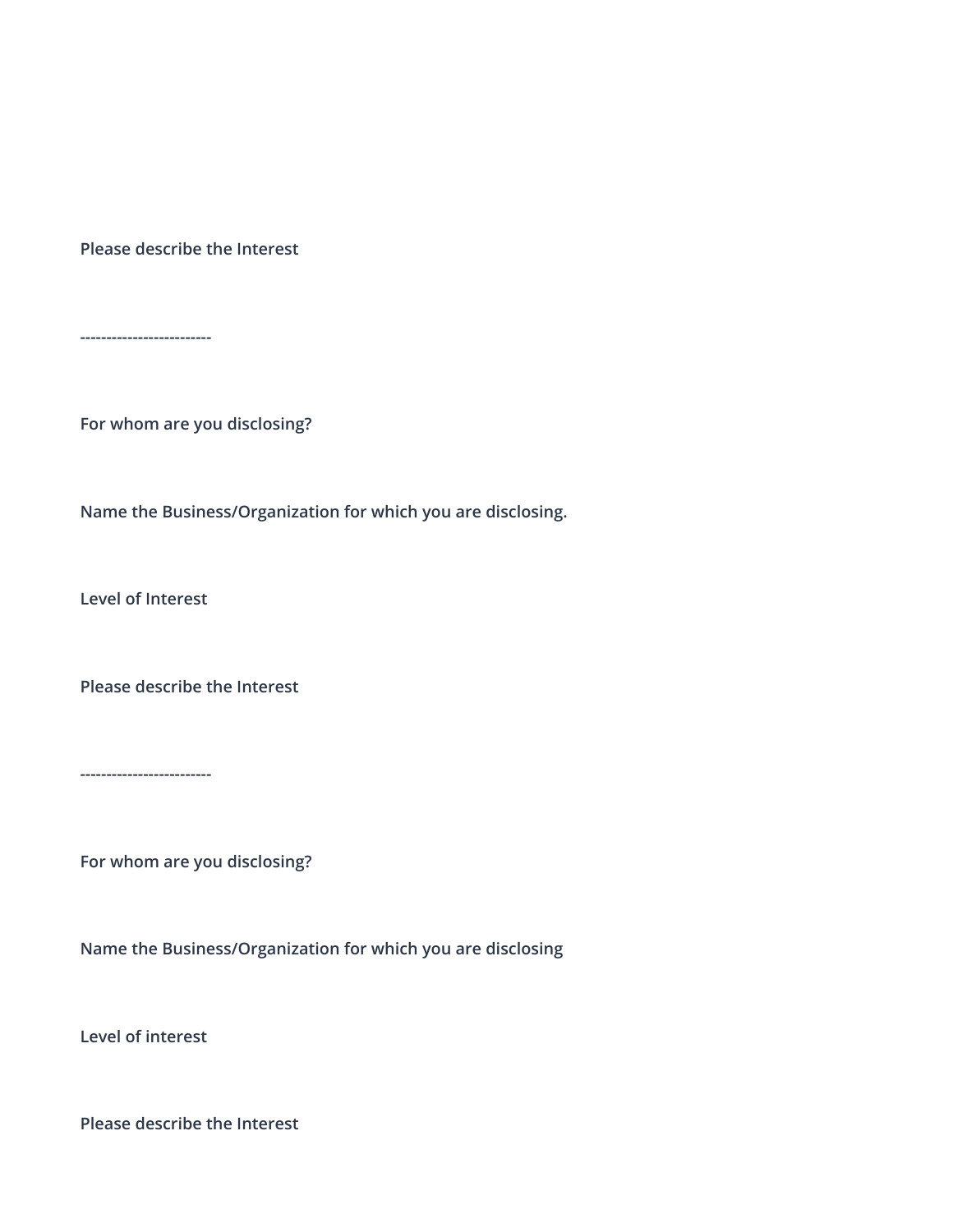**---**

**Name of Organization**

**Name of Organization**

**Name of Organization**

**Please list any additional organizations and your role for which you serve as an officer, trustee or director of, or are involved in public representation and advocacy (including lobbying) on behalf of any organization other than ASAM or an ASAM Chapter in the text box below:**

Board of Directors, PHREI (501c3 research administration arm, Pacific Islands Veterans Administration); Hawai`i. Board of Directors, Physicians Health Program (monitoring and advocacy of impaired physicians); Board of Directors, University of Hawai`i Alumni Association; Friends of the Medical School, John A. Burns School of Medicine.

## **Role**

In all cited cases, non-officer member of the respective board of directors. No remuneration, emolument, or compensation.

**Role**

**Role**

**----**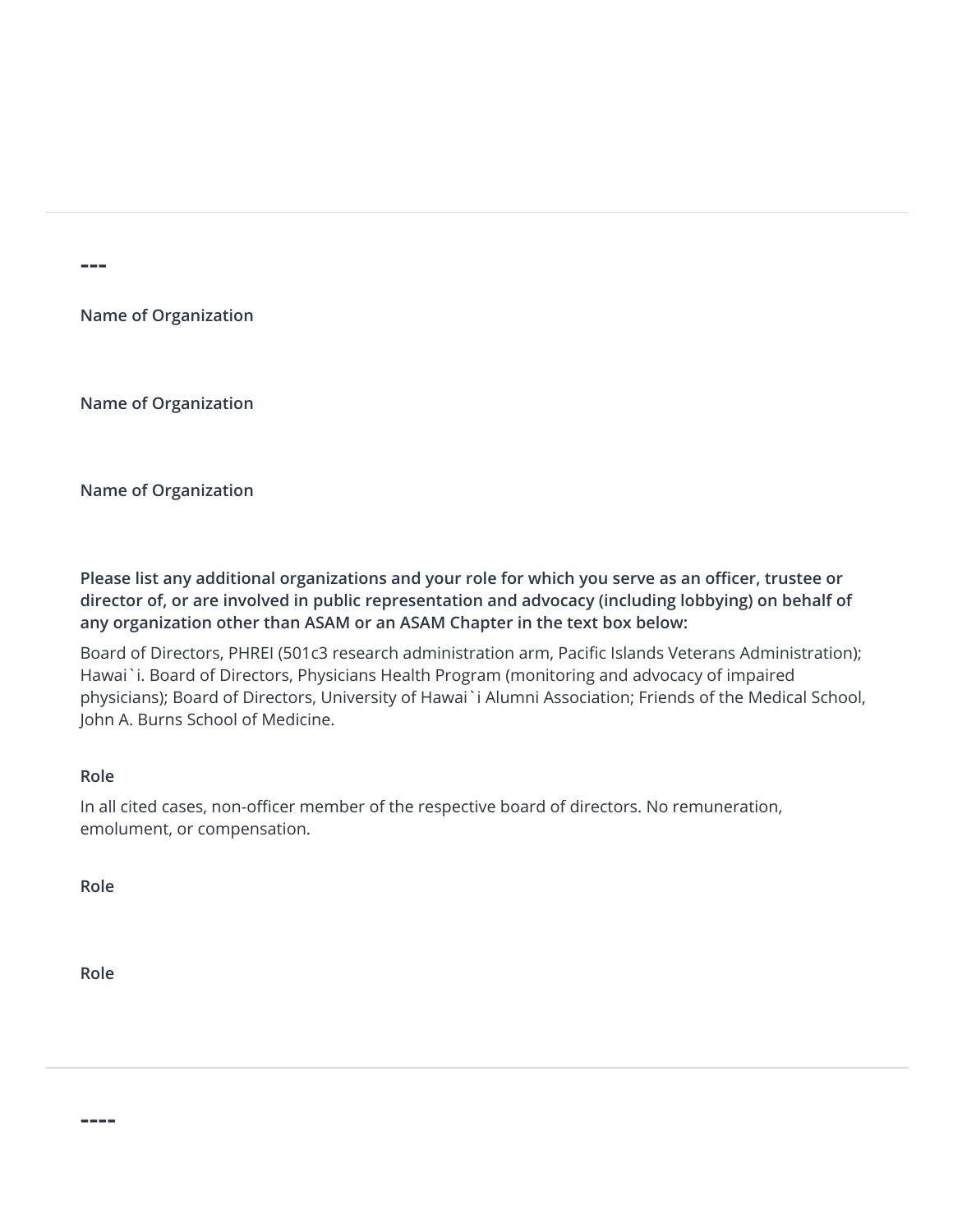**Name of Organization:**

**--------------**

**For whom are you disclosing?**

**Indicate Position**

**Name of Organization:**

**Please list any additional information if you or an immediate family member have any interest(s) that derives from service/status as an officer, trustee, director, proprietor, partner, (full or part-time) employee, grant recipient, or consultant for any health care or health-related business or organization in the text box below:**

**-----**

**For whom are you disclosing?**

**Provide details**

**For whom are you disclosing?**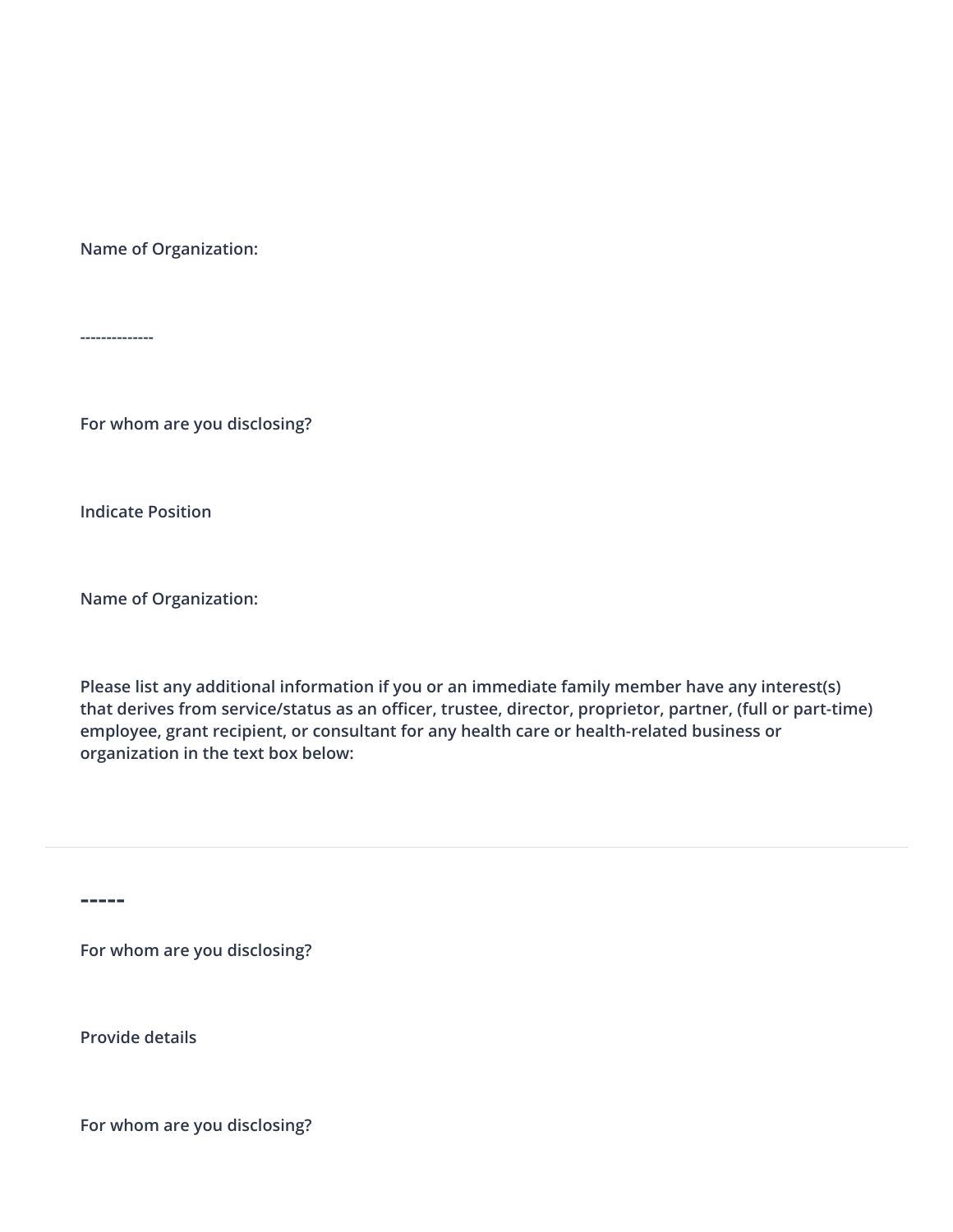**immediate family memb[ers have that could lead to questions about your mo](https://www.asam.org/)tives in connection with your work on behalf of ASAM if such interest were made public in the text box below:**

**------**

**For each source, list the entity, briefly describe the work you do and the percentage of your income.** 

Cited above, 0.20 FTE (20%) salary as Professor Emeritus, Program Director, Addiction Medicine & Addiction Psychiatry Residency Training Program, University of Hawai`i John A. Burns School of Medicine.

**Please list any additional sources of your professional income (e.g., private practice; consultation; employment by a clinic, HMO, hospital, medical school, etc.). For each source, list the entity, briefly describe the work you do and the percentage of income in the text box below:**

Pensions: University of Hawaii Employee Retirement System 60%, Social Security 20%, U.S. Navy retirement 20%

**-------**

**Provide details of such relationship**

**Who are you disclosing for?**

**--------**

**For whom are you disclosing?**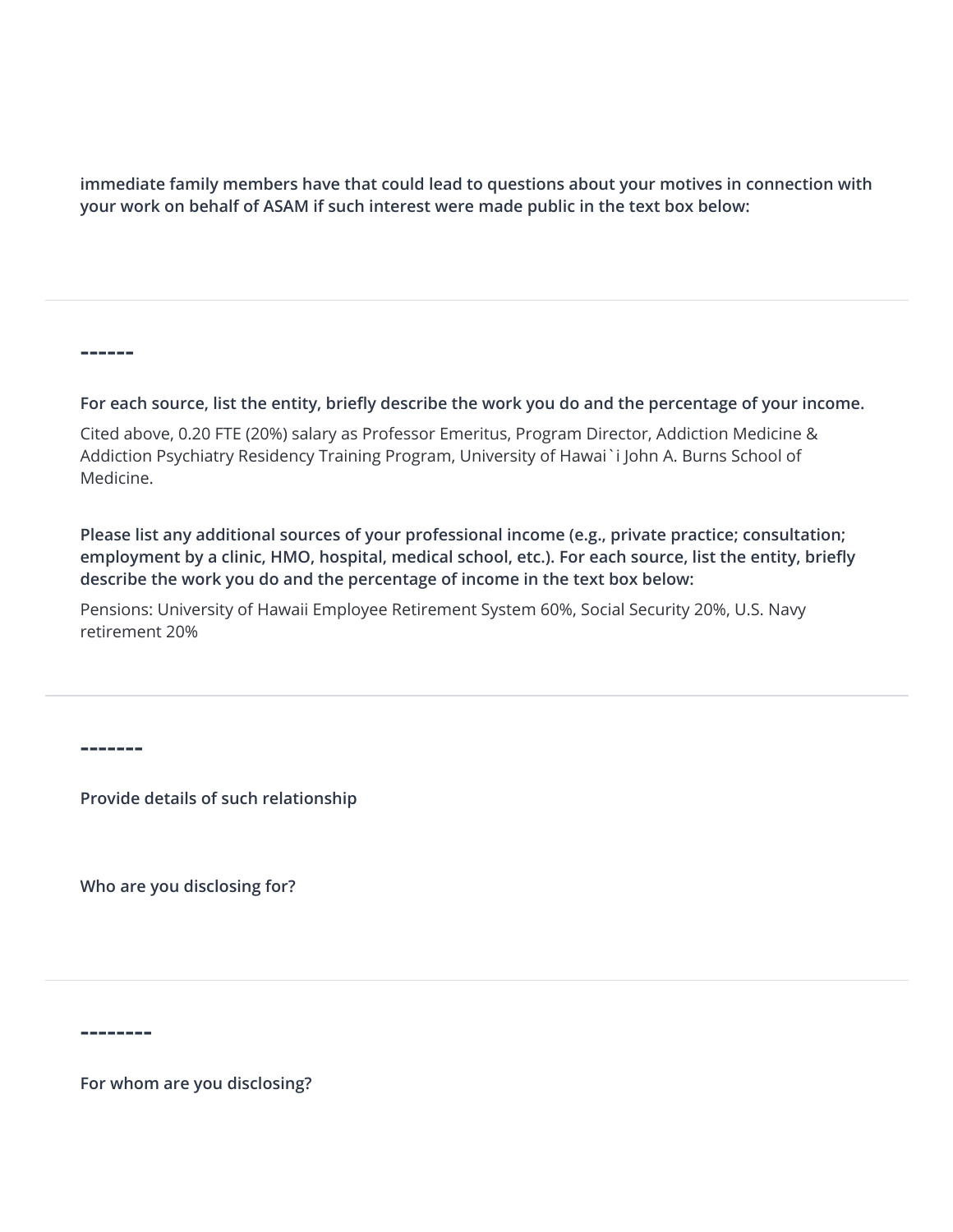**For whom are you disclosing?**

**Level of Interest**

**List company, what was received, and for what role.**

**----------**

**----------**

**For whom are you disclosing?**

**Level of Interest**

**List company, what was received, and for what role.**

**----------**

**For whom are you disclosing?**

**Level of Interest**